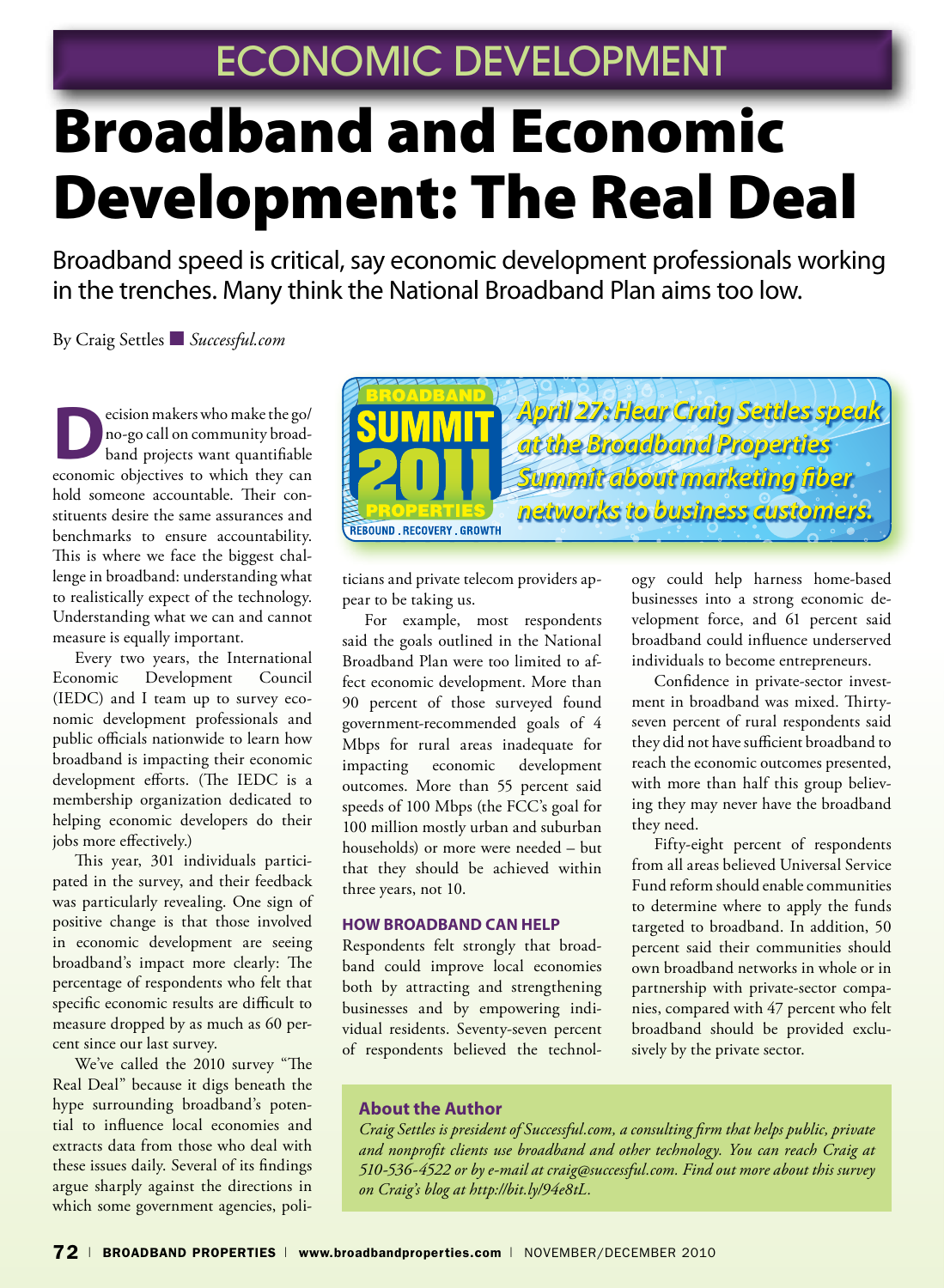#### **broadband's Economic Impacts**

The survey asked about specific economic outcomes that politicians, broadband champions and media focus on. We distinguished between wireless and wired broadband (in particular, fiber) because the two have different impacts that are relevant to broadband strategy. Respondents were more likely to believe wired networks directly impact economic outcomes and were also more confident about communities' ability to measure the the outcomes of wired networks. These findings are consistent with both previous surveys.

**Attracting new businesses** is a popular justification for pursuing broadband, and for good reason: Many respondents saw positive effects for both wired and wireless broadband. (Other respondents said there was no impact, it was too soon to tell or the impact was difficult to measure.)

| I ATTRACTING<br><b>NEW BUSINESS</b> |     | Direct Impact   Indirect Impact |
|-------------------------------------|-----|---------------------------------|
| Wireless Broadband                  | 36% | 23%                             |
| <b>Fiber Networks</b>               | 55% | 21%                             |

On the question of **convincing businesses to stay in an area**, wireless networks were seen as more likely to have an indirect impact and fiber networks more likely to have a direct impact.

| RETAINING BUSINESS   Direct Impact   Indirect Impact |     |     |
|------------------------------------------------------|-----|-----|
| Wireless Broadband                                   | 24% | 33% |
| Fiber Networks                                       | 42% | 29% |

**Improving the profitability and competitiveness of local businesses** was also seen as more likely to be an indirect effect of wireless networks and a direct effect of fiber networks.

| <b>IMPROVING PROFITABILITY/</b><br><b>COMPETITIVENESS</b> | <b>Direct</b><br>Impact | Indirect<br>Impact |
|-----------------------------------------------------------|-------------------------|--------------------|
| Wireless Broadband                                        | 29%                     | 38%                |
| <b>Fiber Networks</b>                                     | 40%                     | 30%                |

Relatively few respondents said broadband helped **improve conditions in depressed business districts or residential communities**.

| l Improving Depressed<br><b>BUSINESS DISTRICTS</b> | <b>Direct</b><br>Impact | Indirect<br>Impact |
|----------------------------------------------------|-------------------------|--------------------|
| l Wireless Broadband                               | 13%                     | 20%                |
| Fiber Networks                                     | 20%                     | 74%                |

| <b>IMPROVING DEPRESSED</b><br><b>RESIDENTIAL COMMUNITIES</b> | <b>Direct</b><br>Impact | Indirect<br>Impact |
|--------------------------------------------------------------|-------------------------|--------------------|
| Wireless Broadband                                           | 11%                     | 19%                |
| <b>Fiber Networks</b>                                        | 17%                     | 21%                |

Respondents' assessments of broadband's impact on **individual economic development** – by improving job skills, ability to create wealth and so forth – fell somewhere in the middle ranges. Increasing the earning potential of individuals was the outcome that the greatest percentage of respondents felt would be difficult to measure.

| <b>IMPROVING</b><br><b>WORKER TRAINING</b> | <b>Direct Impact</b> | Indirect Impact |
|--------------------------------------------|----------------------|-----------------|
| Wireless Broadband                         | 23%                  | 28%             |
| <b>Fiber Networks</b>                      | 31%                  | 27%             |

| <b>IMPROVING</b><br><b>I INDIVIDUALS'INCOME</b> | <b>Direct</b><br>Impact | Indirect<br>Impact |
|-------------------------------------------------|-------------------------|--------------------|
| Wireless Broadband                              | 15%                     | 22%                |
| l Fiber Networks                                | 22%                     | 29%                |

When results for respondents from rural areas were analyzed, the numbers in all categories were quite similar. If there was any noticeable difference, it was that respondents from rural communities were more likely to see indirect impacts rather than direct impacts of broadband. This suggests that broadband champions in rural areas should take care not to oversell the benefits that constituents should expect.

The question of which business model will best help broadband achieve these economic goals separated respondents into two camps: the 45 percent who said communities should own the broadband network in whole or in part and the 47 percent who believed the network should be owned and operated exclusively by a private provider. Another 6 percent believed a local co-op would be the most effective model.

#### **Broadband Speeds needed for Development**

An important question added to this year's survey addressed the issue of the Internet access speeds needed for broadband to achieve these goals. The answers to this question should help communities and policymakers determine whether to accept the FCC's 10-year broadband speed goals.

Policymakers should take note that fewer than 9 percent of respondents believed 2–4 Mbps by 2013 to be adequate for any of the top five economic development goals most commonly cited. This does not bode well for the FCC's goal of 4 Mbps downstream/1 Mbps upstream by 2020 for rural communities.

Equally telling are the percentages of respondents who said minimum access speeds must meet or exceed the FCC's goal of 100 Mbps to 100 million homes. To achieve any of the top five economic goals, at least 55 percent of respondents expected 100 Mbps or higher speeds to be necessary by 2013, a full seven years ahead of the FCC's 2020 goal.

Communities that hope to use broadband as an incentive to attract new businesses should note that 34 percent of respondents believed this requires a minimum of 1 Gbps speed.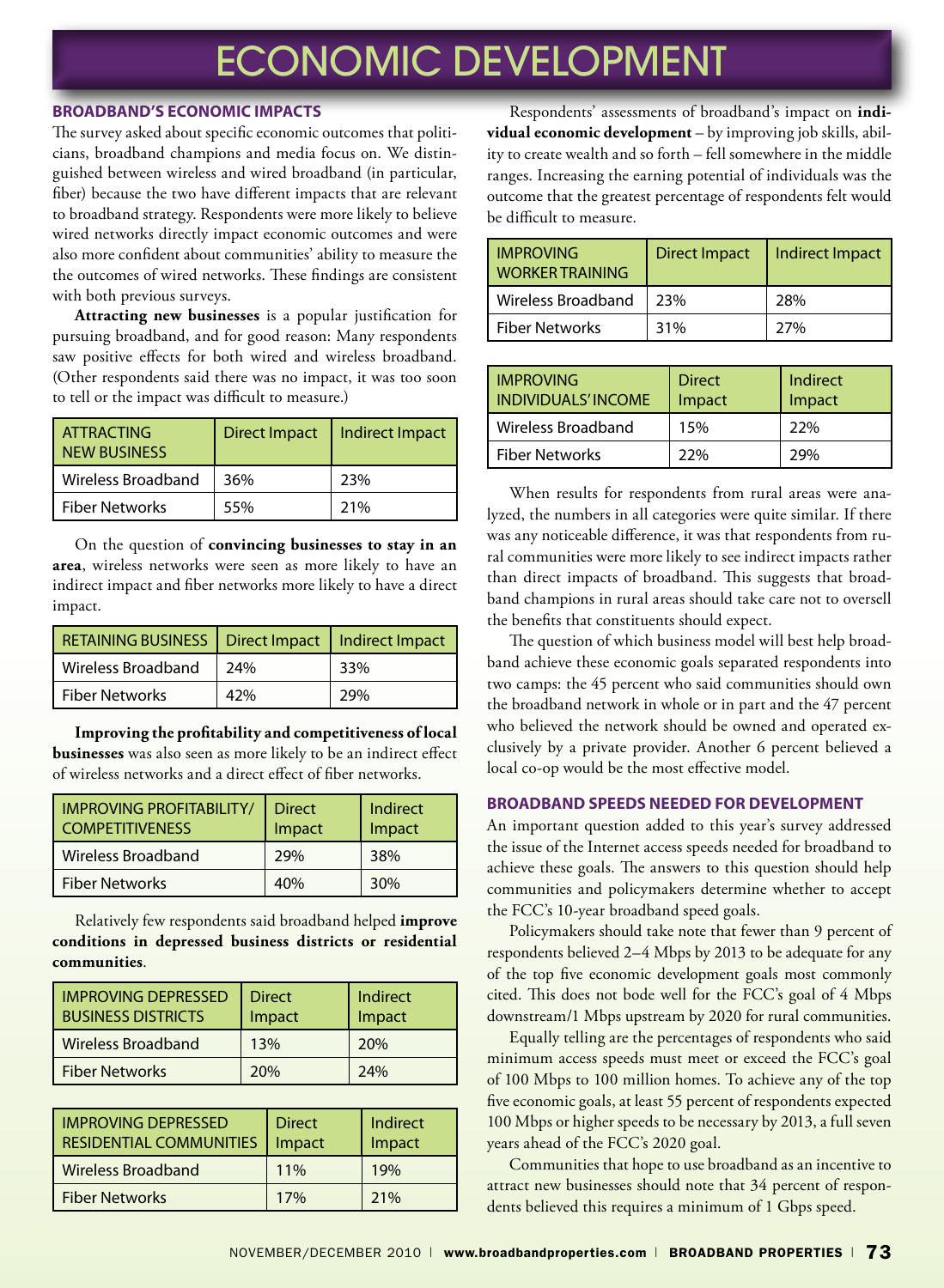| SPEEDS NEEDED BY 2013 TO       | 2-4 Mbps | 10-12 Mbps | 20-25 Mbps | 100-120 Mbps | 500 Mbps | 1 Gbps   |
|--------------------------------|----------|------------|------------|--------------|----------|----------|
| <b>Attract business</b>        | 17 (8%)  | 26 (12%)   | 30 (13%)   | 43 (19%)     | 33 (15%) | 77 (34%) |
| <b>Retain business</b>         | 13 (6%)  | 35 (16%)   | 50 (22%)   | 57 (25%)     | 33 (15%) | 37 (16%) |
|                                |          |            |            |              |          |          |
| Make business more competitive | 12 (5%)  | 29 (13%)   | 53 (23%)   | 55 (24%)     | 33 (15%) | 44 (19%) |
| Revive business districts      | 13 (6%)  | 34 (15%)   | 50 (23%)   | 53 (24%)     | 34 (15%) | 38 (17%) |
| Revive communities             | 14 (6%)  | 40 (18%)   | 47 (21%)   | 55 (25%)     | 27 (12%) | 37 (17%) |
| Improve training               | 14 (6%)  | 33 (15%)   | 48 (22%)   | 54 (24%)     | 40 (18%) | 33 (15%) |

#### **Broadband and Personal Economic Development**

Improving education, improving job skills and transitioning to a preferred occupation may all be affected by broadband availability. When we asked survey respondents to rate which of these three outcomes was most impacted by broadband, 49 percent chose improvement in job skills, 28 percent chose transitioning to a new occupation and 23 percent chose reaching a higher educational level.

One policy option that is often overlooked is using broadband as a vehicle to encourage underserved individuals, including low-income, elderly and rural residents, to become entrepreneurs. Eighteen percent of respondents said they had firsthand experience with successful programs of this type; these likely represent a source of best practices for others. Another 43 percent said they believed this idea had merit, and another 19 percent believed such a program might work with support programs in place. This is an important finding; a community cannot simply install infrastructure and walk away, then expect to achieve the economic outcomes it desires.

There was even broader agreement about using broadband to make homebased entrepreneurs a major economic

development force, with 52 percent of respondents calling this a likely outcome and another 25 percent citing personal experience in achieving this goal.

The survey returned to the issue of adequate broadband speeds, this time for personal economic development. Respondents felt strongly about the need for 100 Mbps as a minimum, with 62 percent saying that, by 2013, communities would need anywhere between 100 Mbps and 1 Gbps access speeds to achieve these goals.

We also asked respondents whether adequate broadband speed was available in their areas to achieve personal and general economic development outcomes today. I did not tackle the question of affordability or quality of service, mainly in an effort not to make an already lengthy survey more burdensome.

Although 49 percent of respondents indicated they had one provider with the speed necessary to achieve these economic outcomes today, only 18 percent of total respondents said they had two or more providers offering adequate speeds.

For the 49 percent of respondents with a single high-speed provider, whose markets may be incapable of supporting a second competitor, the lack of competitors able to match speeds puts little

*Among economic development professionals, the broadband policy most often recommended for urban economic development is "Faster networks and cheaper services."*

pressure on the provider to lower prices.

A full 25 percent of respondents had no provider capable of delivering the speeds necessary to achieve economic development objectives, and half of this group had little hope of getting sufficient broadband service.

#### **National Broadband Policy**

This component of the survey was added this year. With several important policy battles going on, it seemed fitting to have some input from people who are on the front lines working for economic advancement.

When we asked for opinions about the FCC's goal of 4 Mbps/1 Mbps broadband speeds by 2020 for rural communities, most respondents were dismissive. The two most frequent answers were these:

- It takes too long to reach a goal that is too low to meet economic development needs (41 percent).
- If communities pursue this goal, it should be seen only as a stepping stone to more useful speeds (37 percent).

We also asked what approach would have the most effect on economic development in urban areas. Close to 60 percent of respondents answered "Faster networks and cheaper services." None of the commonly cited solutions to the urban digital divide – more computer centers, broadband awareness training, digital literacy training – was regarded as particularly important. The second most popular answer, with 16 percent support, was to train low-income constituents to use the Internet to create wealth. Third, with 14 percent support, was to wire more anchor institutions, a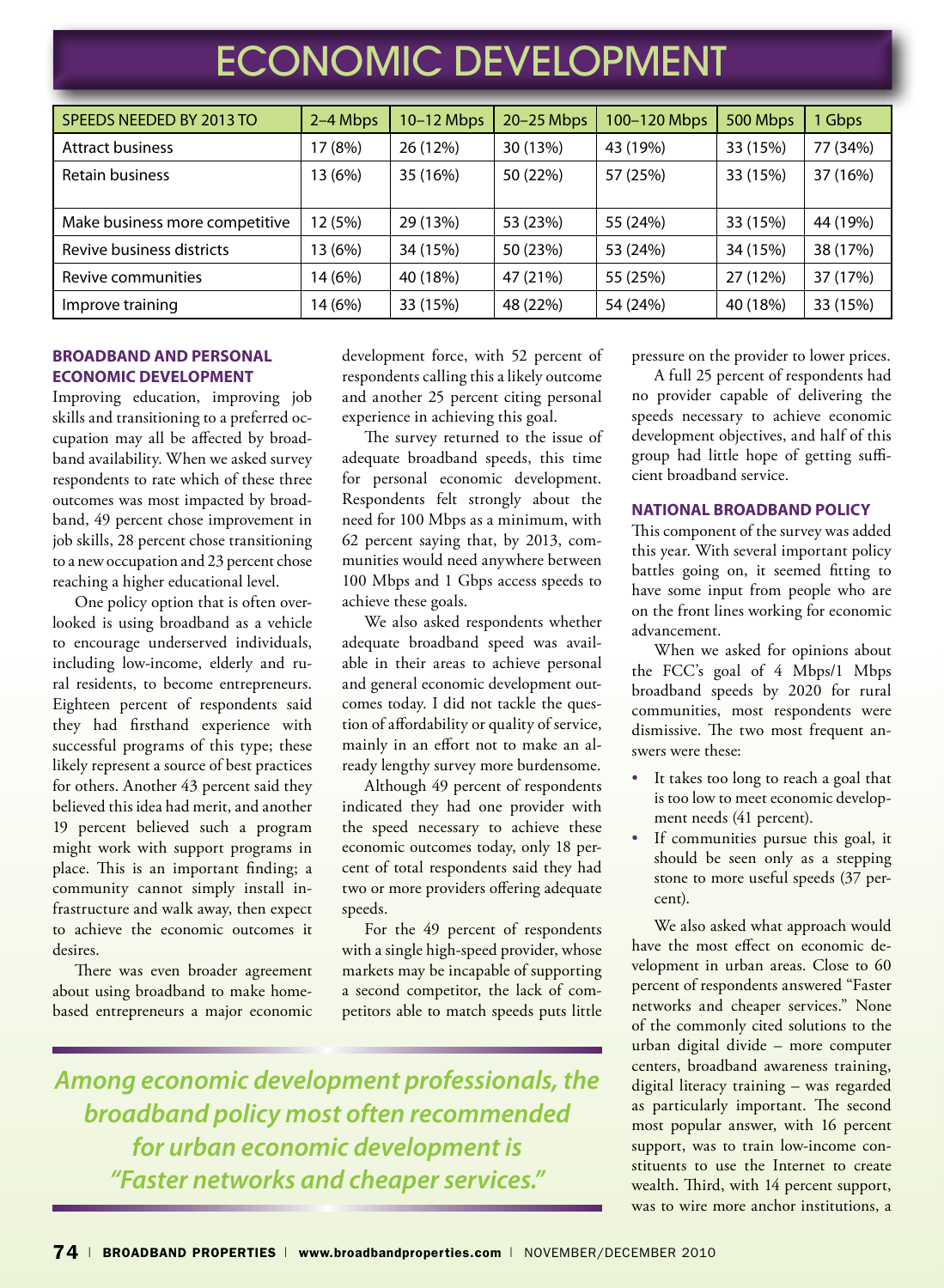policy encouraged both by the BTOP stimulus program and the FCC's recent changes to the E-Rate program.

Universal Service Fund (USF) reform holds the potential to direct \$3 billion or \$4 billion to broadband, so we felt it was important to address this topic. Fifty-eight percent of respondents favored the rarely discussed option of allowing communities to play a key role in allocating USF monies. A substantial 34 percent preferred to direct USF monies to local and regional providers; only 8 percent favored directing funds to large incumbents.

In recent months, many observers have predicted that the FCC's attempt to regulate Internet access providers in the interest of consumers will cause economic catastrophe, including massive job losses. However, most of our survey respondents, who make their livings in job creation, do not share this opinion. Forty-seven percent said it was possible to pass regulations to protect consumers

*Communities should play a key role in allocating Universal Service Fund monies, according to three out of five of the economic development professionals surveyed.*

without endangering jobs, or that even if some providers are hurt, local economies would not be damaged. Another 38 percent said that without actual rules to review, no conclusion could be drawn.

#### **What Can Be Done?**

This survey, like our previous surveys, included an open-ended question that respondents could answer if they wished. We asked, "How can you and your professional peers help communities get broadband services that improve local economic development?"

Here are a few of the answers respondents provided.

#### *Work with businesses.*

- Teach local businesses to understand how broadband can help increase their success. The demand from the business sector will give decision makers the courage to undertake what can be a very difficult and contentious process.
- Provide more and better training on how broadband can be a major asset in starting and sustaining an enterprise.
- Ask businesses to pony up cash to offset the cost of bringing broadband to their regions.

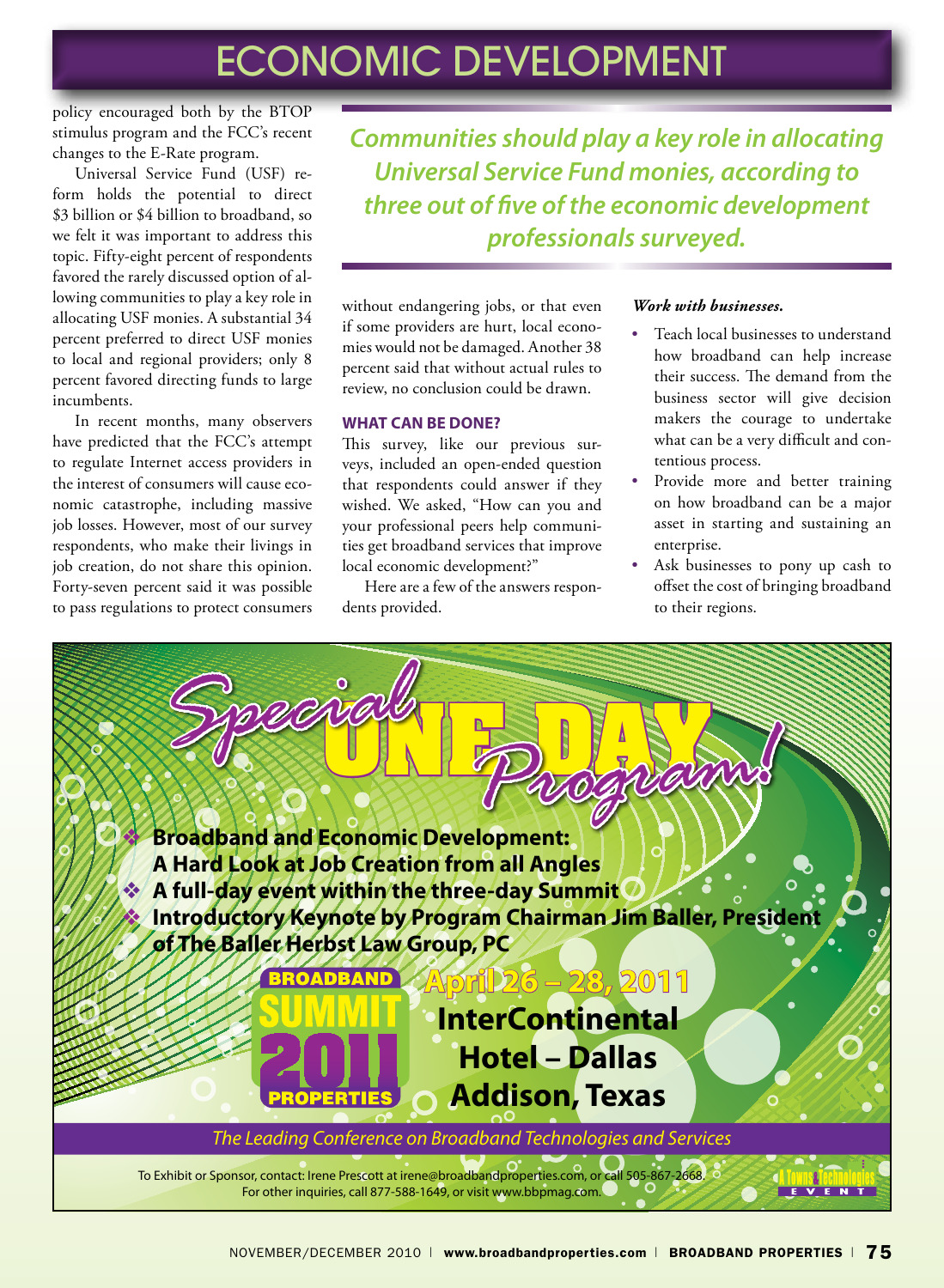### *One respondent's suggestion: To install fiber with less expense, coordinate trenching projects with government and utility projects.*

- Bring major customers in the private and public sectors together to use purchasing power to change provider behavior or to attract new providers. Focus on users such as developing entrepreneurs.
- Ask existing utilities to use their physical assets (poles, conduit) and legal assets (rights-of-way, easements) to support widespread deployment of infrastructure.

#### *Work with providers.*

- Help the existing private providers pay some of the expansion costs so it will be feasible for them to expand broadband services in rural areas.
- Get existing fiber providers to expand their footprints; get community institutions to share what they have.
- Keep the pressure on to provide more broadband services to all.
- Require or encourage incumbent rural telephone companies to provide broadband service to all customers.

#### *Work with government.*

- Be advocates for broadband at all levels of government.
- Repeal legislation that limits publicprivate partnerships or that restricts local governments from providing broadband services.
- Make it easy for small towns to understand their power and their ability to provide high-speed Internet access, and the implication it can have for their businesses and their future economies. Owning and/or operating a municipal utility, whether alone or in partnership with a private provider, is a fabulous way for a small community to provide a great service to their residents and businesses, but they are afraid that it sounds too daunting and administratively cumbersome. It needs to be easy to manage, and easy to sell the concept to local elected officials in conservative communities.
- Run the local fiber network as open access, and allow any and all private operators to access the networks to provide services.
- Lobby for federal assistance.
- Use federal assistance to buy existing state-owned fiber as backbone and develop a regional broadband system that is owned by a regional nonprofit and operated by a for-profit.
- Develop regional networks paid for with user fees.
- Require public agencies to share and consolidate all existing communications infrastructure (for example, for smart grid, public safety and transportation applications) while looking for a private-sector partner to manage and operate the network.
- Coordinate infrastructure for improved broadband with other planning and development, especially in urban areas. A simple sidewalk improvement project that is done independently can cost the opportunity to upgrade underground fiber while the ground is excavated. More efficient, comprehensive and integrated infrastructure planning can stretch dollars further. This includes facilitating partnership agreements among existing utilities and sharing space. It's important to lower the initial costs for the service provider *and* make sure that those up-front savings extend to cheaper costs for businesses.
- Establish a baseline or standard service, just like other utilities, and

work toward every community having that level.

- Make it a regulated right, like electricity.
- Provide more funding for incentives to serve the unserved and fill in the gaps in service areas.
- Reduce government regulations and influence over what providers at all levels do.

#### *Foster collaboration.*

- Assess the community's true needs for broadband and what impact that may have. Then help the community create public-private partnerships to fill that need.
- Build collaborative partnerships with middle-mile and last-mile providers to build an infrastructure that makes sense for immediate and longterm needs. Engage local business and industry in the discussion to ensure their needs are met.
- Educate government, business and education leaders. Build groups to develop a plan and develop nonprofits or agencies to carry out the mission.

#### **Conclusion**

For several years, politicians with good intentions and even some broadband champions have reduced the role of broadband in economic development to sound bites. As a result, policy decisions are made that do not reflect the reality or complexity of the technology or the solutions communities seek.

There's a lot to be said for the value of broadband in boosting local economic development. This report is just the tip of the iceberg. However, it is an important step in what should be policymakers' top priority – gaining a better understanding of the economic development needs of business communities and individuals as well as how broadband technology meets those needs.

*Broadband policy decisions do not always reflect the reality or complexity of the technology or the solutions that communities seek.*